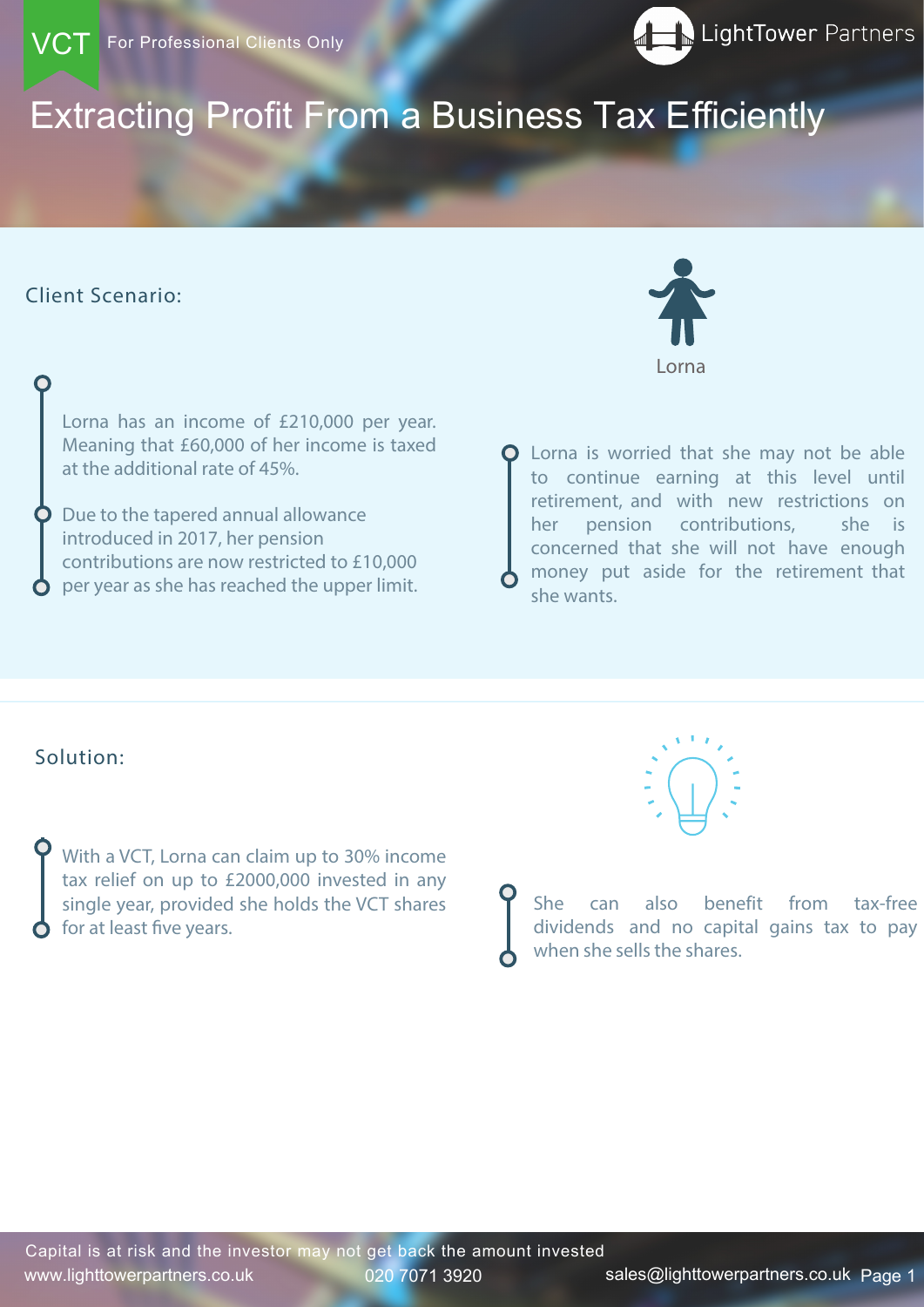Page 2

# www.lighttowerpartners.co.uk Page 2 020 7071 3920 sales@lighttowerpartners.co.uk

By reinvesting in subsequent years, James can continue to use this cyclical approach to claim up to £15,000 tax relief each year, without having to invest more than his initial

### £250,000 stake of £50,000 per year over the first five years.

Venture Capital Trusts services are relatively complex products with significant performance and liquidity risks. Your capital is at risk if you invest in a Venture Capital Trust and you may lose some or all of your money invested.

James places a £50,000 investment in year one which allows him to claim £15,000 in tax relief

|                  |                  | $\rightarrow$ Year 1 $\rightarrow$ Year 2 $\rightarrow$ Year 3 $\rightarrow$ Year 4 $\rightarrow$ Year 5 $\rightarrow$ |                  |                  |
|------------------|------------------|------------------------------------------------------------------------------------------------------------------------|------------------|------------------|
| Invest £50k in a | Invest £50k in a | Invest £50k in a                                                                                                       | Invest £50k in a | Invest £50k in a |
| <b>VCT</b>       | <b>VCT</b>       | <b>VCT</b>                                                                                                             | VCT              | <b>VCT</b>       |
| £15k             | £15k             | £15 $k$                                                                                                                | £15k             | £15 $k$          |
| income tax       | income tax       | income tax                                                                                                             | income tax       | income tax       |
| relief           | relief           | relief                                                                                                                 | relief           | relief           |

In the sixth year, James can choose to sell his first year's VCT investment, taxfree. By investing the proceeds of the sale into another VCT, he can use his first years' investment to claim further income tax relief. After six years, James could have claimed £90,000 in income tax relief from a £250,000 investment.

He continues to invest an additional £50,000 into a VCT in the following years, claiming income tax relief of £15,000 in each tax year